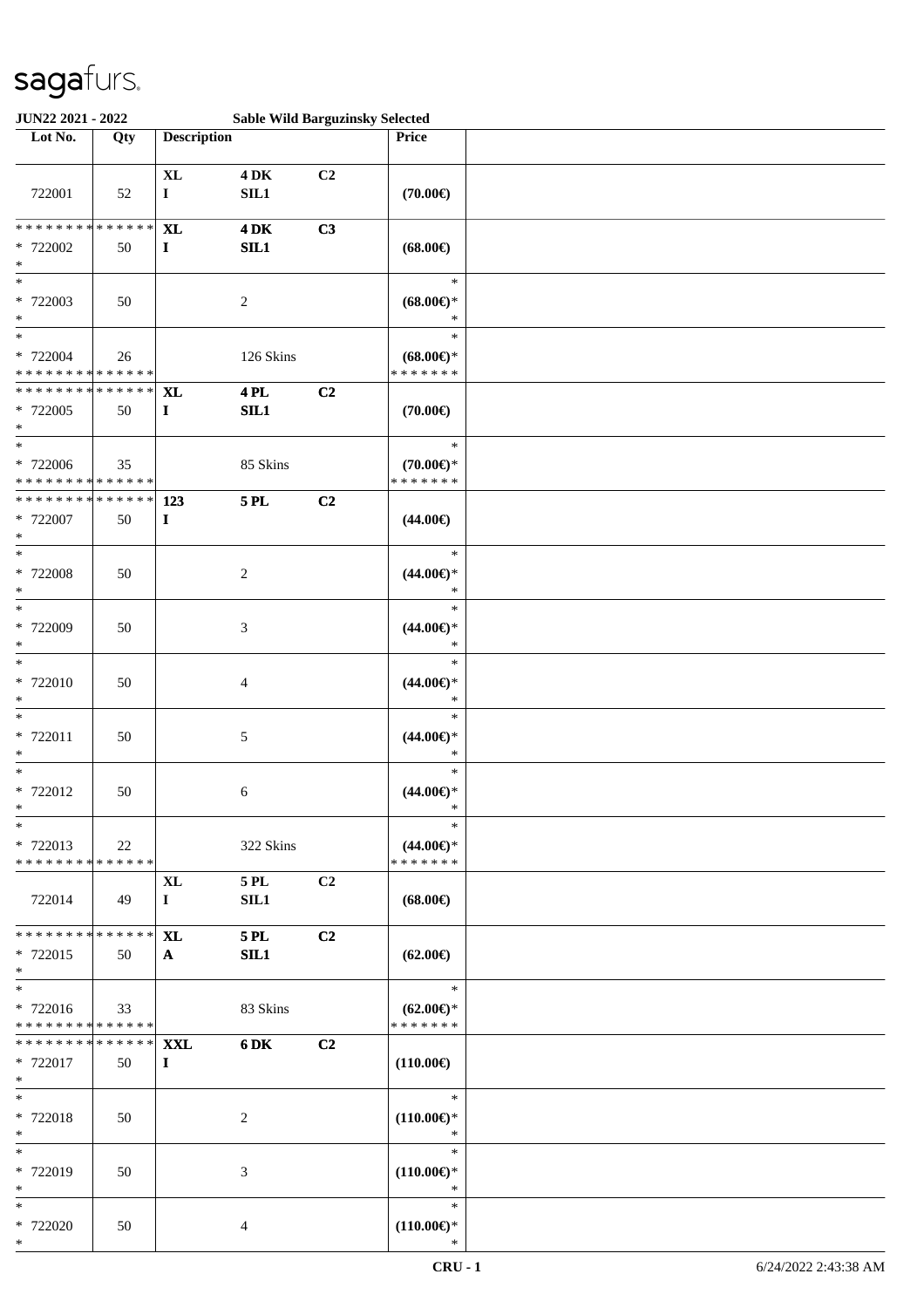| JUN22 2021 - 2022                          |                                        |                    | <b>Sable Wild Barguzinsky Selected</b> |    |                                       |  |
|--------------------------------------------|----------------------------------------|--------------------|----------------------------------------|----|---------------------------------------|--|
| Lot No.                                    | Qty                                    | <b>Description</b> |                                        |    | <b>Price</b>                          |  |
|                                            |                                        |                    |                                        |    |                                       |  |
| $\ast$                                     |                                        | <b>XXL</b>         | 6 DK                                   | C2 | $\ast$                                |  |
| * 722021                                   | 50                                     | $\bf{I}$           |                                        |    | $(110.00\epsilon)$ *                  |  |
| $\ast$                                     |                                        |                    |                                        |    | $\ast$                                |  |
| $\ast$                                     |                                        |                    |                                        |    | $\ast$                                |  |
| * 722022                                   | 45                                     |                    | 295 Skins                              |    | $(110.00\epsilon)$ *                  |  |
| * * * * * * * * * * * * * *                |                                        |                    |                                        |    | * * * * * * *                         |  |
| * * * * * * * *                            | * * * * * *                            | <b>XXL</b>         | 6 PL                                   | C2 |                                       |  |
| * 722023                                   | 100                                    | $\bf{I}$           |                                        |    | $(110.00\epsilon)$                    |  |
| $\ast$                                     |                                        |                    |                                        |    |                                       |  |
| $*$                                        |                                        |                    |                                        |    | $\ast$                                |  |
| * 722024                                   | 100                                    |                    | 2                                      |    | $(110.00\epsilon)$ *                  |  |
| $\ast$                                     |                                        |                    |                                        |    | $\ast$                                |  |
| $\overline{\phantom{0}}$                   |                                        |                    |                                        |    | $\ast$                                |  |
| $* 722025$                                 | 100                                    |                    | $\mathfrak{Z}$                         |    | $(110.00\epsilon)$ *                  |  |
| $\ast$                                     |                                        |                    |                                        |    | $\ast$                                |  |
| $\ast$                                     |                                        |                    |                                        |    | $\ast$                                |  |
| $* 722026$                                 | 50                                     |                    | 350 Skins                              |    | $(110.00\epsilon)$ *                  |  |
| * * * * * * * *                            | * * * * * *                            |                    |                                        |    | * * * * * * *                         |  |
| * * * * * * * *                            | * * * * * *                            | <b>XXL</b>         | 6PL                                    | C2 |                                       |  |
| * 722027                                   | 50                                     | $\mathbf I$        |                                        |    | $(110.00\epsilon)$                    |  |
| $\ast$                                     |                                        |                    |                                        |    |                                       |  |
| $\ast$                                     |                                        |                    |                                        |    | $\ast$                                |  |
| * 722028                                   | 100                                    |                    | $\overline{c}$                         |    | $(110.00\epsilon)$ *                  |  |
| $\ast$                                     |                                        |                    |                                        |    | ∗                                     |  |
| $\ast$                                     |                                        |                    |                                        |    | $\ast$                                |  |
| * 722029                                   | 100                                    |                    | 3                                      |    | $(110.00\epsilon)$ *                  |  |
| $\ast$                                     |                                        |                    |                                        |    | $\ast$                                |  |
| $\ast$                                     |                                        |                    |                                        |    | $\ast$                                |  |
| * 722030                                   | 100                                    |                    | 4                                      |    | $(110.00\epsilon)$ *                  |  |
| $\ast$<br>$\ast$                           |                                        |                    |                                        |    | $\ast$<br>$\ast$                      |  |
|                                            |                                        |                    |                                        |    |                                       |  |
| * 722031<br>* * * * * * * * * * * * * *    | 50                                     |                    | 400 Skins                              |    | $(110.00\epsilon)$ *<br>* * * * * * * |  |
| * * * * * * * * * * * * * *                |                                        |                    |                                        |    |                                       |  |
| * 722032                                   |                                        | <b>XL</b>          | 6 DK                                   | C2 |                                       |  |
| $*$ $-$                                    | 50                                     | $\bf{I}$           |                                        |    | $(74.00\epsilon)$                     |  |
| $*$                                        |                                        |                    |                                        |    | $\ast$                                |  |
| * 722033                                   | 119                                    |                    | 169 Skins                              |    | $(74.00\epsilon)$ *                   |  |
| * * * * * * * * <mark>* * * * * * *</mark> |                                        |                    |                                        |    | * * * * * * *                         |  |
| * * * * * * * *                            | * * * * * * *                          | <b>XL</b>          | 6 PL                                   | C1 |                                       |  |
| * 722034                                   | 50                                     | $\bf{I}$           |                                        |    | $(74.00\epsilon)$                     |  |
| $*$                                        |                                        |                    |                                        |    |                                       |  |
| $*$                                        |                                        |                    |                                        |    | $\ast$                                |  |
| * 722035                                   | 100                                    |                    | 2                                      |    | $(74.00\epsilon)$ *                   |  |
| $*$                                        |                                        |                    |                                        |    | $\ast$                                |  |
| $*$                                        |                                        |                    |                                        |    | $\ast$                                |  |
| * 722036                                   | 87                                     |                    | 237 Skins                              |    | $(74.00\epsilon)$ *                   |  |
| * * * * * * * * * * * * * * *              |                                        |                    |                                        |    | * * * * * * *                         |  |
| * * * * * * * *                            | $\overline{******}\, \,{\bf X}{\bf L}$ |                    | 6 PL                                   | C2 |                                       |  |
| * 722037                                   | 50                                     | $\bf{I}$           |                                        |    | $(74.00\epsilon)$                     |  |
| $*$                                        |                                        |                    |                                        |    |                                       |  |
| $*$                                        |                                        |                    |                                        |    | $\ast$                                |  |
| * 722038                                   | 100                                    |                    | 2                                      |    | $(74.00\epsilon)$ *                   |  |
| $*$                                        |                                        |                    |                                        |    | $\ast$                                |  |
| $*$                                        |                                        |                    |                                        |    | $\ast$                                |  |
| * 722039                                   | 100                                    |                    | 3                                      |    | $(74.00\epsilon)$ *                   |  |
| $*$                                        |                                        |                    |                                        |    | $\ast$                                |  |
| $*$ $*$                                    |                                        |                    |                                        |    | $\ast$                                |  |
| * 722040                                   | 100                                    |                    | $\overline{4}$                         |    | $(74.00\epsilon)$ *                   |  |
| $*$                                        |                                        |                    |                                        |    | ∗                                     |  |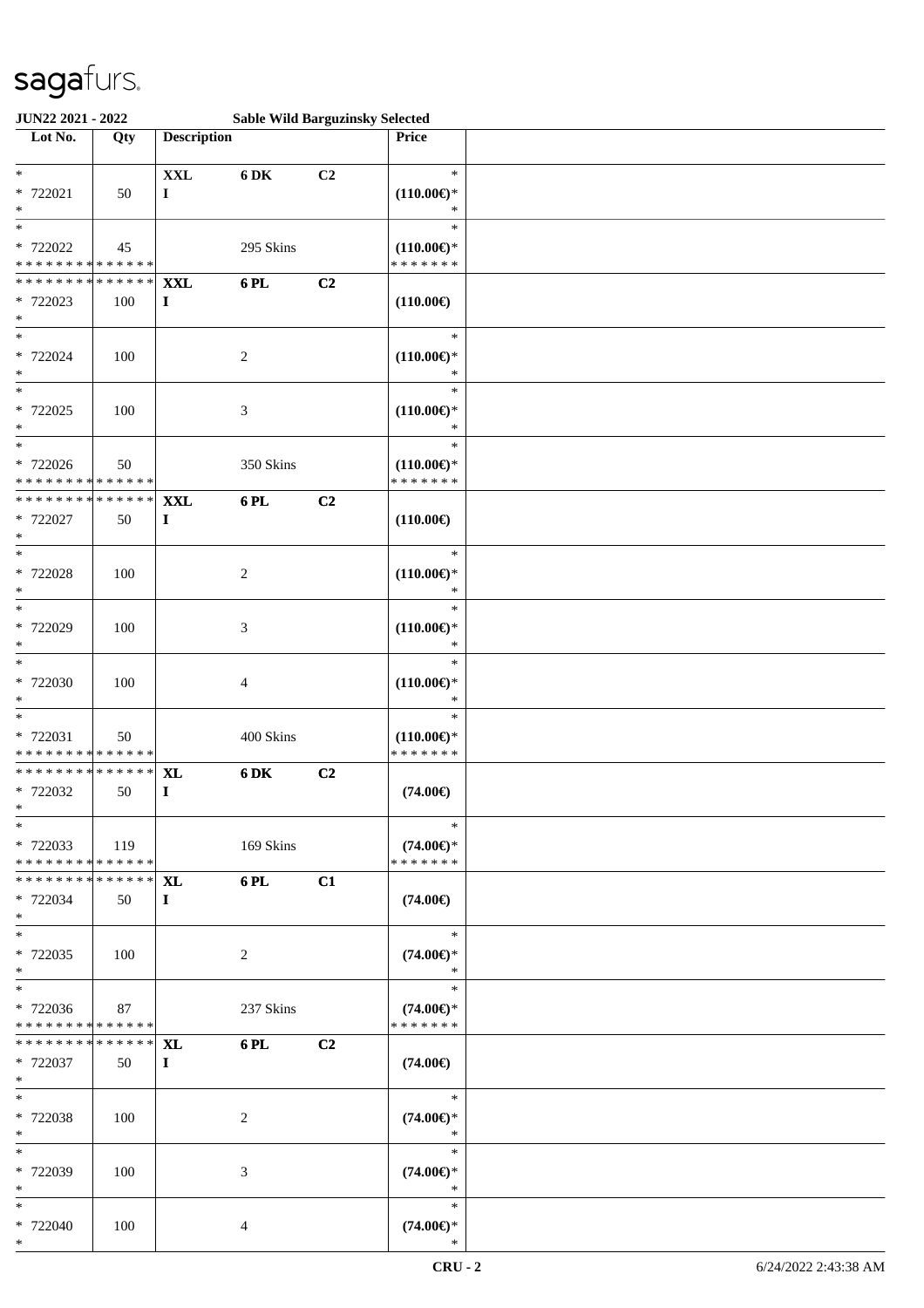| JUN22 2021 - 2022                                          |                   |                                |                          | <b>Sable Wild Barguzinsky Selected</b> |                                                   |  |
|------------------------------------------------------------|-------------------|--------------------------------|--------------------------|----------------------------------------|---------------------------------------------------|--|
| Lot No.                                                    | Qty               | <b>Description</b>             |                          |                                        | Price                                             |  |
| $\ast$<br>* 722041<br>* * * * * * * * * * * * * *          | 111               | $\bold{X}\bold{L}$<br>$\bf{I}$ | 6 PL                     | C2                                     | $\ast$<br>$(74.00\epsilon)$ *<br>* * * * * * *    |  |
| * * * * * * * * * * * * * * *<br>* 722042<br>$\ast$<br>$*$ | 50                | <b>XL</b><br>$\mathbf I$       | 6 PL                     | C2                                     | $(74.00\epsilon)$                                 |  |
| * 722043<br>$\ast$<br>$*$                                  | 100               |                                | 2                        |                                        | $\ast$<br>$(74.00\epsilon)$ *<br>$\ast$           |  |
| * 722044<br>$\ast$<br>$\overline{\ast}$                    | 100               |                                | $\mathfrak{Z}$           |                                        | $\ast$<br>$(74.00\epsilon)$ *<br>$\ast$<br>$\ast$ |  |
| $* 722045$<br>$\ast$<br>$\ast$                             | 100               |                                | $\overline{4}$           |                                        | $(74.00\epsilon)$ *<br>$\ast$<br>$\ast$           |  |
| * 722046<br>$\ast$<br>$\ast$                               | 100               |                                | $\sqrt{5}$               |                                        | $(74.00\epsilon)$ *<br>$\ast$<br>$\ast$           |  |
| * 722047<br>* * * * * * * * * * * * * *                    | 37                |                                | 487 Skins                |                                        | $(74.00\epsilon)$ *<br>* * * * * * *              |  |
| 722048                                                     | 40                | <b>XXL</b><br>$\bf{I}$         | 6 PL<br>SL2              | C1                                     | $(120.00\epsilon)$                                |  |
| 722049                                                     | 39                | <b>XXL</b><br>$\bf{I}$         | 6 PL<br>SIL <sub>2</sub> | C2                                     | $(120.00\epsilon)$                                |  |
| * * * * * * * * * * * * * *<br>* 722050<br>$*$             | 50                | $\mathbf{XL}$<br>$\mathbf I$   | 6 DK<br>SL2              | C1                                     | $(84.00\epsilon)$                                 |  |
| $\ast$<br>* 722051<br>* * * * * * * * * * * * * *          | 58                |                                | 108 Skins                |                                        | $\ast$<br>$(84.00\epsilon)$ *<br>* * * * * * *    |  |
| * * * * * * * * * * * * * * *<br>* 722052<br>$*$           | 40                | XL<br>$\bf{I}$                 | 6 DK<br>SL2              | C2                                     | $(82.00\epsilon)$<br>$\ast$                       |  |
| $\ast$<br>* 722053<br>* * * * * * * * * * * * * * *        | 40                |                                | 80 Skins                 |                                        | $(82.00\epsilon)$ *<br>* * * * * * *              |  |
| 722054                                                     | 20                | XL<br>$\mathbf{I}$             | 6 PL<br>SIL <sub>2</sub> | C2                                     | $(80.00\epsilon)$                                 |  |
| * * * * * * * * * * * * * * *<br>* 722055<br>$*$           | 50                | <b>XXL</b><br>$\mathbf{A}$     | 6 PL                     | C2                                     | $(94.00\epsilon)$                                 |  |
| $*$<br>* 722056<br>$*$                                     | 100               |                                | $\overline{c}$           |                                        | $\ast$<br>$(94.00\epsilon)$ *<br>$\ast$           |  |
| $*$<br>* 722057<br>$*$                                     | 100               |                                | 3                        |                                        | $\ast$<br>$(94.00\epsilon)$ *<br>$\ast$           |  |
| $*$<br>* 722058<br>* * * * * * * * * * * * * *             | 60                |                                | 310 Skins                |                                        | $\ast$<br>$(94.00\epsilon)$ *<br>* * * * * * *    |  |
| * * * * * * * *<br>* 722059<br>$*$                         | * * * * * *<br>50 | <b>XXL</b><br>$\bf{I}$         | <b>7 PL</b>              | C2                                     | $(120.00\epsilon)$                                |  |
| $*$<br>* 722060<br>$*$                                     | 100               |                                | 2                        |                                        | $\ast$<br>$(120.00\epsilon)$ *<br>∗               |  |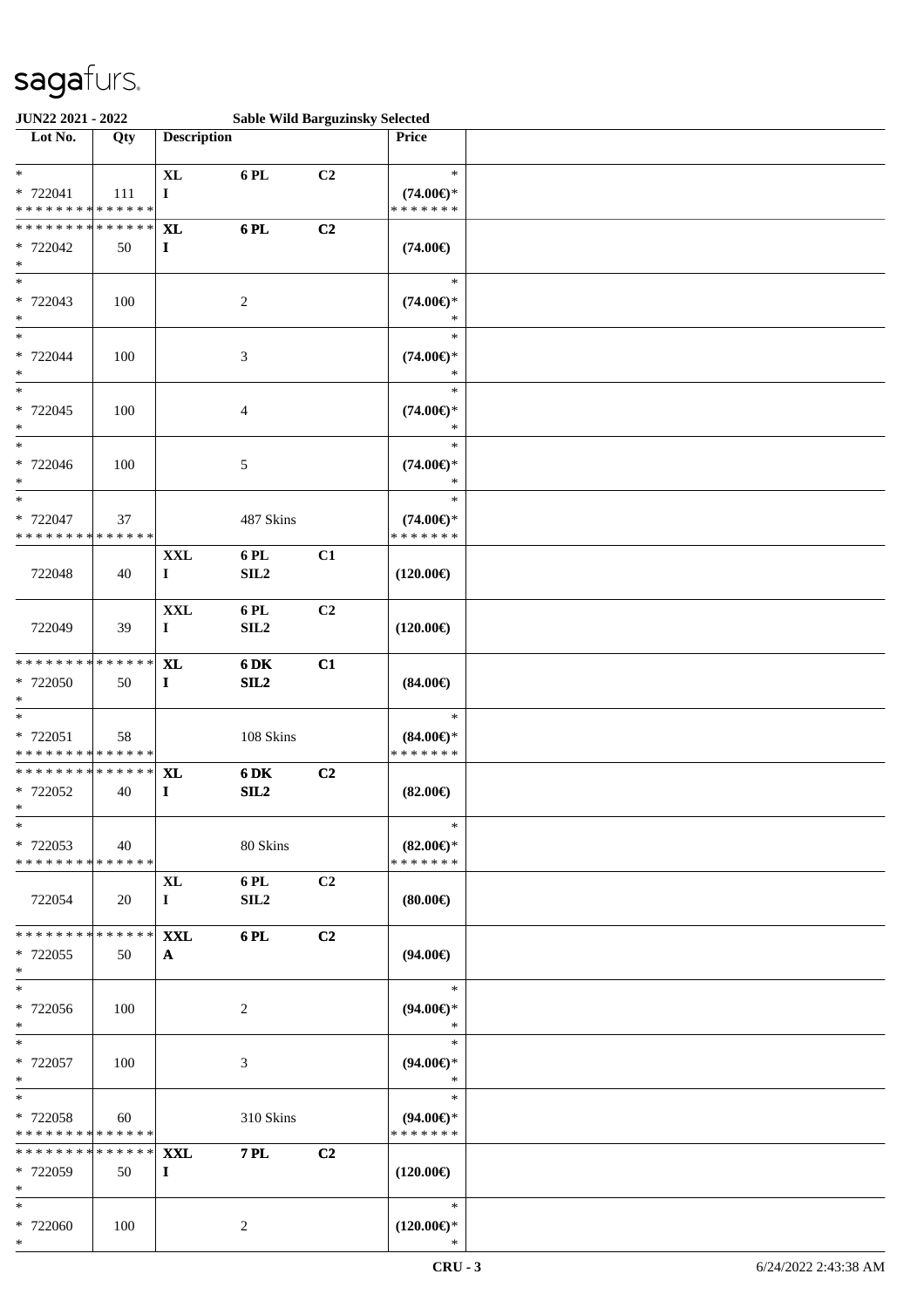| JUN22 2021 - 2022                                 |                   |                               | <b>Sable Wild Barguzinsky Selected</b> |    |                                                 |  |
|---------------------------------------------------|-------------------|-------------------------------|----------------------------------------|----|-------------------------------------------------|--|
| Lot No.                                           | Qty               | <b>Description</b>            |                                        |    | Price                                           |  |
| $\ast$<br>* 722061<br>$\ast$                      | 100               | $\mathbf{XXL}$<br>$\mathbf I$ | <b>7 PL</b>                            | C2 | $\ast$<br>$(120.00\epsilon)$ *<br>$\ast$        |  |
| $\ast$<br>* 722062<br>$\ast$                      | 100               |                               | 4                                      |    | $\ast$<br>$(120.00\epsilon)$ *<br>$\ast$        |  |
| $\overline{\phantom{0}}$<br>* 722063<br>$\ast$    | 100               |                               | 5                                      |    | $\ast$<br>$(120.00\epsilon)$ *<br>*             |  |
| $\ast$<br>* 722064<br>$\ast$                      | 100               |                               | $\sqrt{6}$                             |    | $\ast$<br>$(120.00\epsilon)$ *<br>$\ast$        |  |
| $\ast$<br>$* 722065$<br>$\ast$                    | 100               |                               | $\tau$                                 |    | $\ast$<br>$(120.00\epsilon)$ *<br>$\ast$        |  |
| $*$<br>* 722066<br>$\ast$                         | 100               |                               | $\,8\,$                                |    | $\ast$<br>$(120.00\epsilon)$ *<br>$\ast$        |  |
| $\ast$<br>$* 722067$<br>$\ast$                    | 100               |                               | 9                                      |    | $\ast$<br>$(120.00\epsilon)$ *<br>$\ast$        |  |
| $\ast$<br>* 722068<br>* * * * * * * * * * * * * * | 105               |                               | 955 Skins                              |    | $\ast$<br>$(120.00\epsilon)$ *<br>* * * * * * * |  |
| * * * * * * * *<br>* 722069<br>$\ast$             | * * * * * *<br>50 | <b>XL</b><br>$\mathbf{I}$     | <b>7 PL</b>                            | C2 | $(82.00\epsilon)$                               |  |
| $\ast$<br>* 722070<br>$\ast$                      | 100               |                               | $\boldsymbol{2}$                       |    | $\ast$<br>$(82.00\epsilon)$ *<br>$\ast$         |  |
| $\ast$<br>* 722071<br>$\ast$                      | 100               |                               | $\mathfrak{Z}$                         |    | $\ast$<br>$(82.00\epsilon)$ *<br>$\ast$         |  |
| $\ast$<br>$* 722072$<br>$*$                       | 100               |                               | 4                                      |    | $\ast$<br>$(82.00\epsilon)$ *<br>$\ast$         |  |
| $*$<br>* 722073<br>******** <mark>******</mark>   | 102               |                               | 452 Skins                              |    | $\ast$<br>$(82.00\epsilon)$ *<br>* * * * * * *  |  |
| * * * * * * * * * * * * * * *<br>* 722074<br>$*$  | 50                | 123<br>$\mathbf{I}$           | <b>7 PL</b><br>SL2                     | C1 | 53.00€                                          |  |
| $*$<br>* 722075<br>* * * * * * * * * * * * * * *  | 59                |                               | 109 Skins                              |    | $\ast$<br>54.00€*<br>* * * * * * *              |  |
| ************** 123<br>* 722076<br>$*$             | 50                | $\mathbf{I}$                  | <b>7 PL</b><br>SL2                     | C2 | 49.00€                                          |  |
| $*$<br>* 722077<br>* * * * * * * * * * * * * * *  | 25                |                               | 75 Skins                               |    | $\ast$<br>50.00€*<br>* * * * * * *              |  |
| ************** <b>XXL</b><br>* 722078<br>$*$      | 50                | $\mathbf{A}$                  | <b>7 PL</b>                            | C2 | $(100.00\epsilon)$                              |  |
| $*$<br>* 722079<br>$*$                            | 100               |                               | 2                                      |    | $\ast$<br>$(100.00\epsilon)$ *<br>$\ast$        |  |
| $*$<br>* 722080<br>$*$                            | 100               |                               | 3                                      |    | $\ast$<br>$(100.00€)$ *<br>$\ast$               |  |